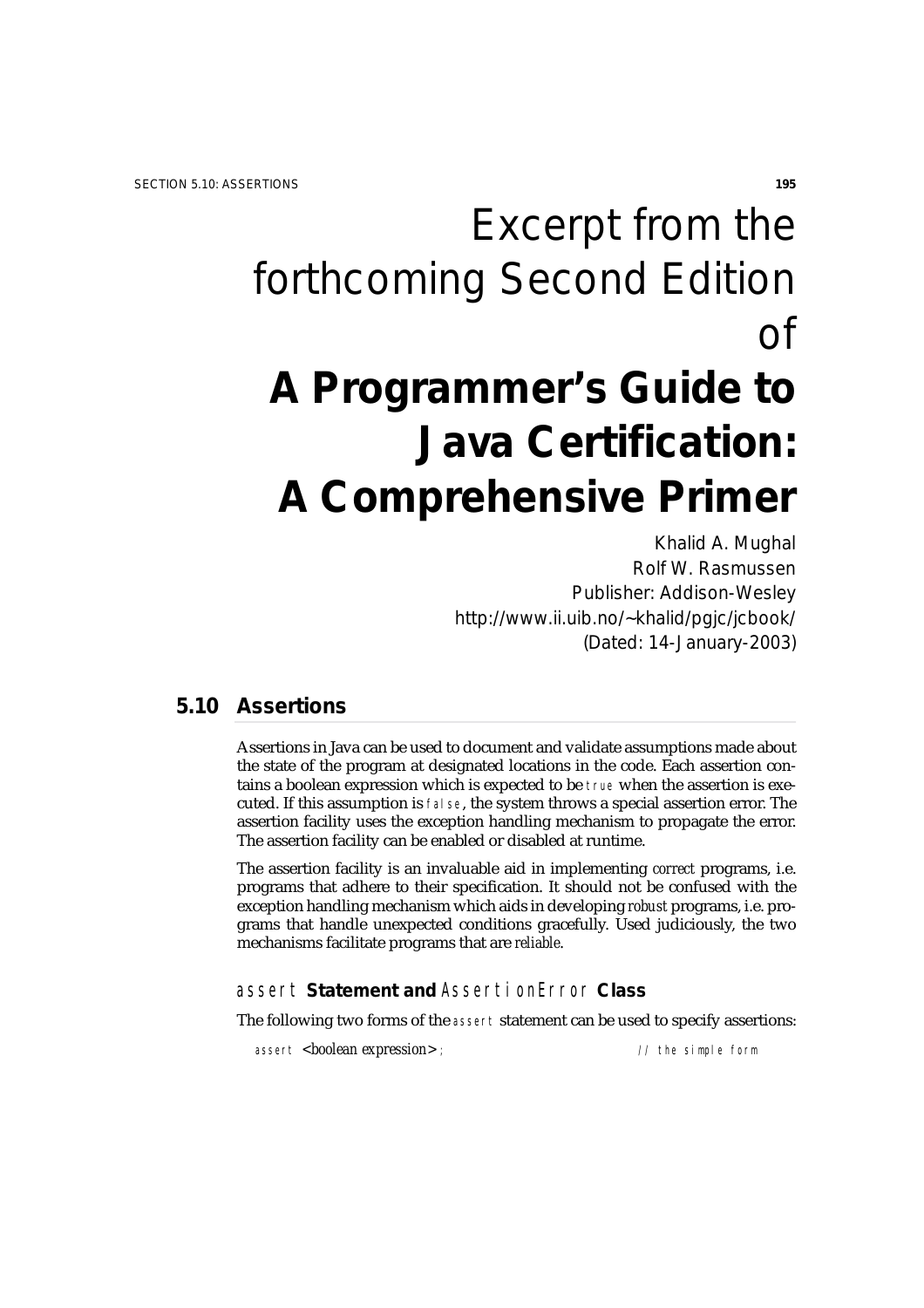```
assert <boolean expression> : <message expression> ; // the augmented form
```
If assertions are enabled (p. 199), the execution of an assert statement proceeds as shown in Figure 5.8. The two forms are essentially equivalent to the following code respectively:

- if (*<assertions enabled>* && !*<boolean expression>*) // the simple form throw new AssertionError();
- if (*<assertions enabled>* && !*<boolean expression>*) // the augmented form throw new AssertionError(*<message expression>*);

If assertions are enabled, then *<boolean expression>* is evaluated. If its value is true, execution continues normally after the assert statement. However, if it is false, an AssertionError is thrown and propagated. In the simple form, the AssertionError does not provide any detailed message about the assertion failure.

**Figure 5.8** *Execution of the simple* assert *statement (when assertions are enabled)*



The augmented form provides a *<message expression>* which can be used to provide a detailed error message. In the augmented form, if the assertion is false, the *<message expression>* is evaluated and its value passed to the appropriate AssertionError constructor. The *<message expression>* must evaluate to a value, i.e. either a primitive or a reference value. The AssertionError constructor invoked converts the value to a textual representation. In particular, the *<message expression>* cannot call a method that is declared void. The compiler will flag this as an error.

Lines (2), (3) and (4) in class Speed (Example 5.15) are assertion statements. In this particular context of calculating the speed, it is required that the values fulfil the criteria in lines (2), (3) and (4) in the private method calcSpeed(). Lines (2) and (4) use the simple form:

|   | assert distance >= $0.0$ ; | 1/ (2)   |  |
|---|----------------------------|----------|--|
| . | assert speed >= $0.0$ ;    | $1/$ (4) |  |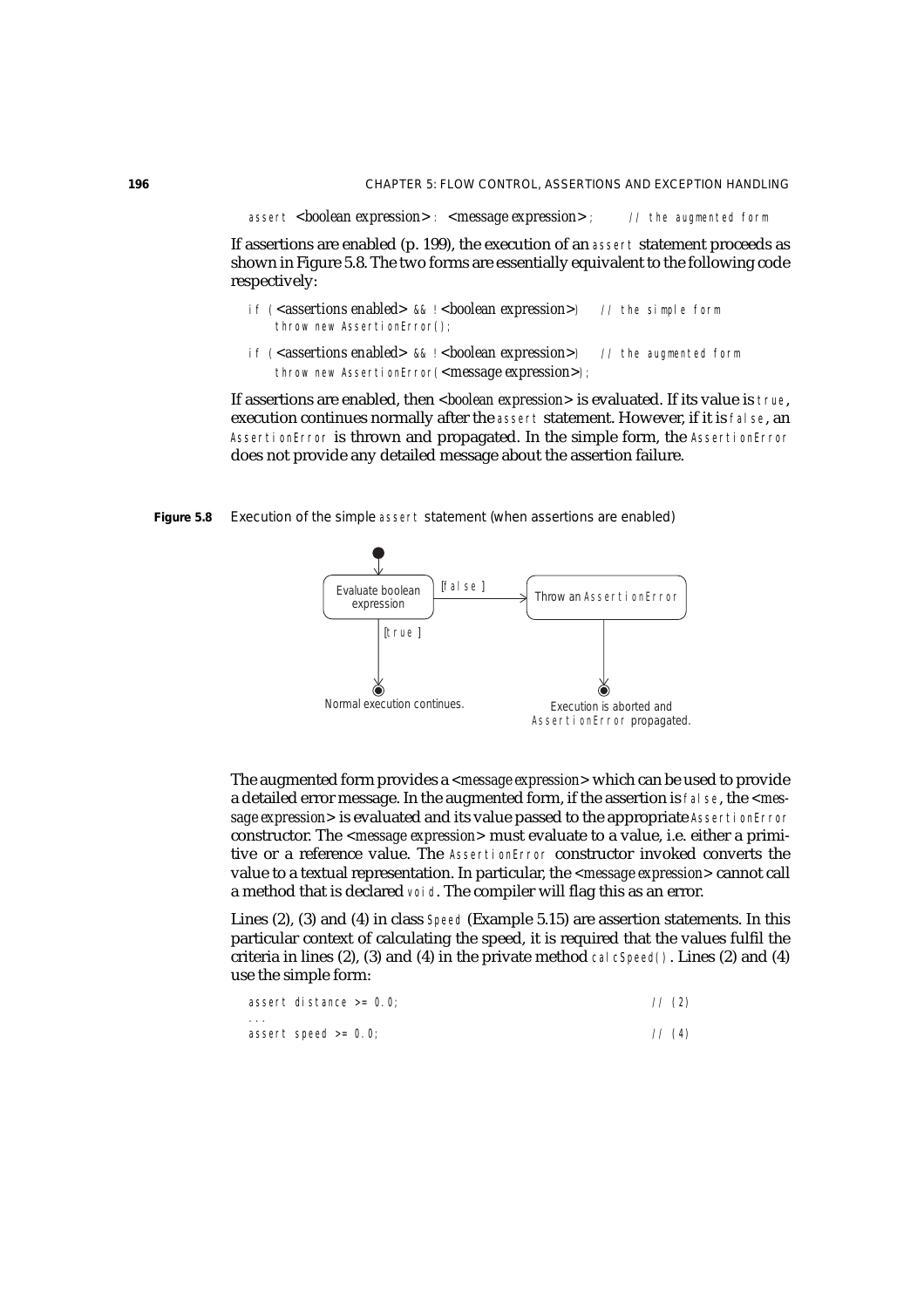#### Line (3) uses the augmented form:

assert time  $> 0.0$ : "Time is not a positive value: " + time; // (3)

Line (3) is equivalent to the following line of code, assuming assertions have been enabled at runtime:

if (time <= 0.0) throw new AssertionError("Time is not a positive value: " + time);

The java. Lang. AssertionError class is a subclass of java. Lang. Error (Figure 5.6). This makes AssertionError exceptions unchecked. They could be explicitly caught and handled using the try-catch construct. The execution would then continue normally, as one would expect. However, since Error exceptions are seldom caught and handled by the program, the same applies to AssertionError exceptions. Catching these exceptions would defeat the whole purpose of the assertion facility.

In addition to the default constructor (which is invoked by the simple assert form), the AssertionError class provides seven single-parameter constructors: six for the primitive datatypes and one for object references. The type of the *<message expression>* used in the augmented assertion statement determines which of the overloaded constructors is invoked. It is not possible to query the AssertionError object for the actual value passed to the constructor. However, the method getMessage() will return the textual representation of the value.

#### **Example 5.15** *Assertions*

```
public class Speed {
    public static void main(String[] args) {
       Speed obj Ref = new Speed():
        double speed = obj Ref.calcSpeed(-12.0, 3.0); // (1a)<br>
// double speed = obj Ref.calcSpeed(12.0, -3.0); // (1b)
       // double speed = obj Ref.calcSpeed(12.0, -3.0);
        // double speed = objRef.calcSpeed(12.0, 2.0); \frac{1}{2} (1c)
        // double speed = obj Ref.cal cSpeed(12.0, 0.0); \frac{1}{10} (1d)
        System.out.println("Speed (km/h): " + speed);
    }
    \frac{\gamma^{**}}{\gamma^{**}} Requires distance >= 0.0 and time > 0.0 \gamma private double calcSpeed(double distance, double time) {
       assert distance >= 0.0; // (2)assert time >0.0 : "Time is not a positive value: " + time; // (3)double speed = distance \ell time;
       assert speed >= 0.0; \frac{1}{10.0} return speed;
    }
}
```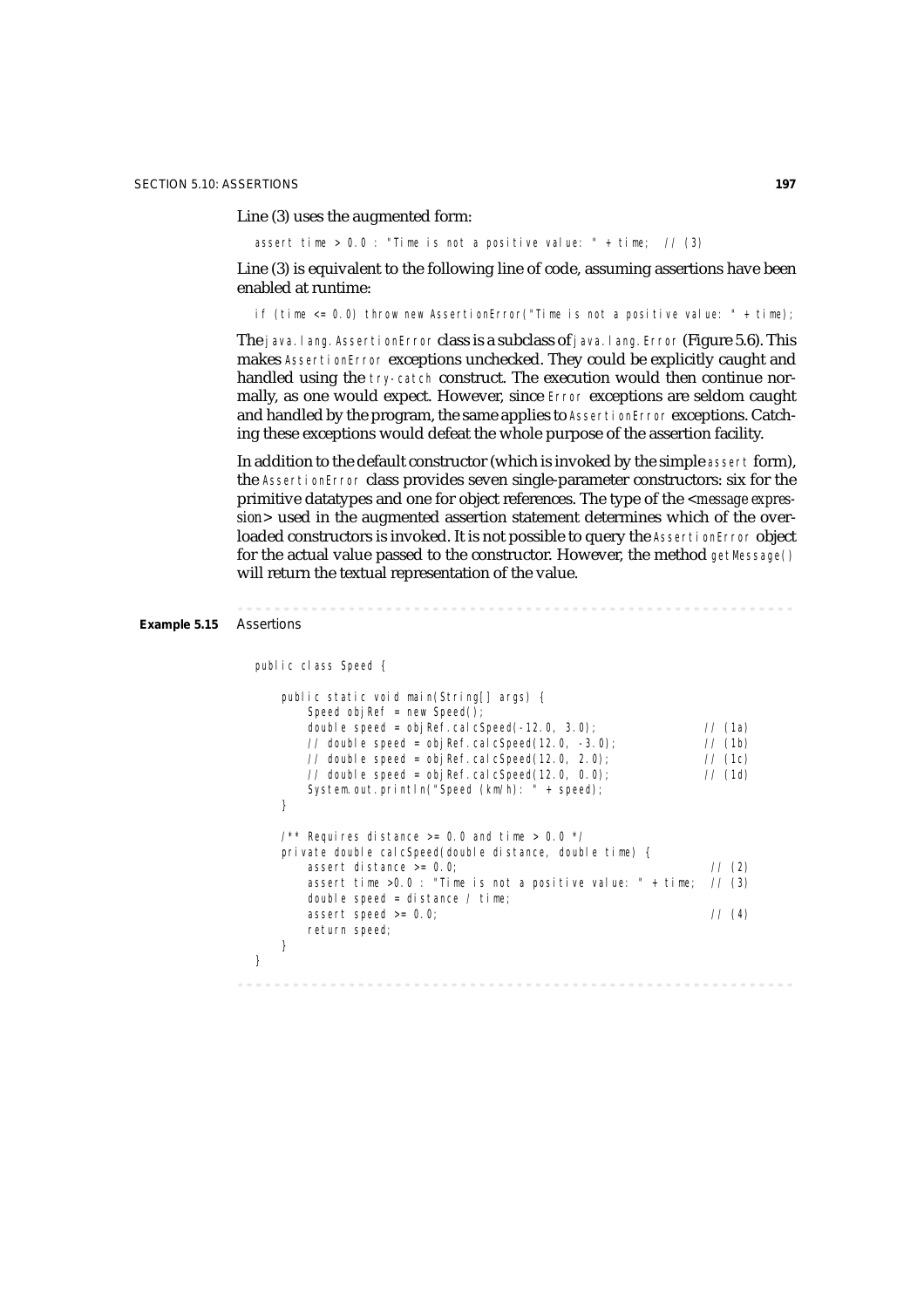## **Compiling Assertions**

The assertion facility was introduced in J2SE 1.4. At the same time, two new options for the javac compiler were introduced for dealing with assertions in the source code:

• Option - source 1.4

The javac compiler distributed with the Java SDK v1.4 will only compile assertions if the option -source 1.4 is used on the command-line:

```
>javac -source 1.4 Speed.java
```
This also means that incorrect use of the keyword assert will be flagged as an *error*, for example if assert is used as an identifier. The following program

```
public class Legacy {
    public static void main(String[] args) {
         int assert = 2003;
        System.out.println("The year is: " + assert);
    }
}
```
when compiled, results in two errors:

 $\wedge$ 

```
>javac -source 1.4 Legacy.java
Legacy.java:4: as of release 1.4, assert is a keyword, and may not be used as an
i denti fi er
       int assert = 2003;
\mathcal{L}Legacy.java:5: as of release 1.4, assert is a keyword, and may not be used as an
 identifier
       System.out.println("The year is: " + assert);
```
2 errors

• Option -source 1.3 The default behavior of the javac compiler is equivalent to using the option source 1.3 on the command-line.

```
>javac -speed 1.3 Speed.java
Speed.java:14: warning: as of release 1.4, assert is a keyword, and may not be used 
as an identifier
      assert distance >= 0.0; \frac{1}{2} (2)
\sim \simSpeed.java:15: ';' expected
      assert distance >= 0.0; // (2)\overline{\phantom{a}}...
9 errors
3 warnings
```
The compiler will reject assert statements. It will also warn about the use of the keyword assert as an identifier. In other words, source code that contains the keyword assert as an identifier will compile (barring any other errors), but it will also result in a *warning*. Compiling and running the Legacy class above gives the following results: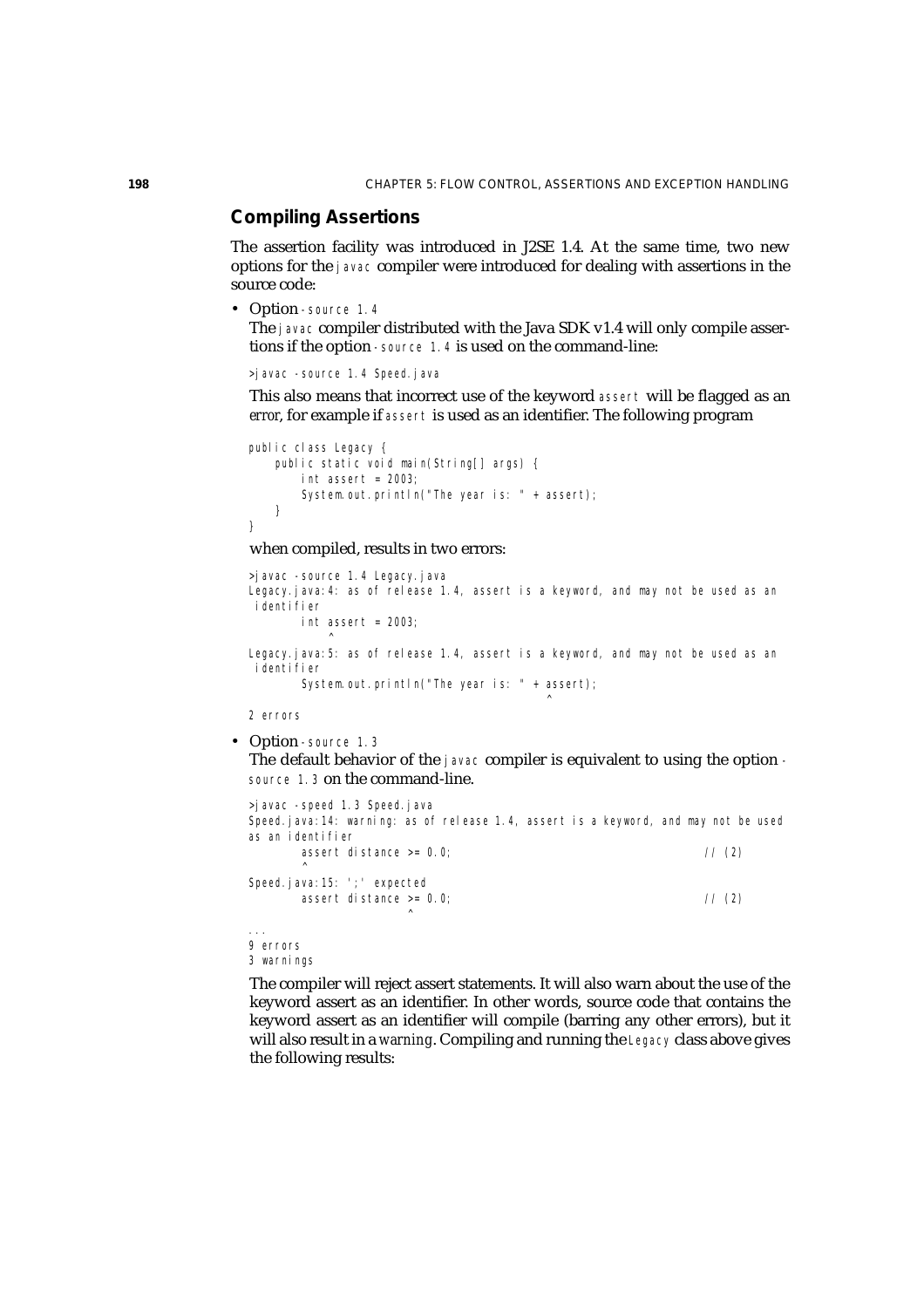```
>javac -source 1.3 Legacy.java
Legacy.java:4: as of release 1.4, assert is a keyword, and may not be used as an
i denti fi er
      int assert = 2003\sim \simLegacy.java:5: as of release 1.4, assert is a keyword, and may not be used as an
 identifier
       System.out.println("The year is: " + assert);
\wedge2 warnings
>java Legacy
The year is: 2003
```
## **Runtime Enabling and Disabling of Assertions**

Enabling assertions means they will be executed at runtime. By default, assertions are disabled. Their execution is then effectively equivalent to empty statements. This means that disabled assertions carry insignificant performance penalty, although they add storage overhead to the byte code of a class. Typically, assertions are enabled during development and left disabled once the program is deployed.

Two switches are provided to enable and disable assertions with various granularities in a java command. The switch -enableassertions, or its short form -ea, enables assertions, and the switch -disableassertions, or its short form -da, disables assertions at various granularities. The granularities that can be specified are shown in Table 5.2. *Assertion execution for all non-system classes*

**Table 5.2** *Granularities for enabling and disabling assertions at runtime*

| <b>Argument</b>                                                       | <b>Granularity</b>                                                  |
|-----------------------------------------------------------------------|---------------------------------------------------------------------|
| -ea<br>-da                                                            | Applies to all non-system classes.                                  |
| -ea: <package name=""><br/>-da: <package name=""></package></package> | Applies to the named package and its subpackages.                   |
| $-ea: \ldots$<br>$-da$ :                                              | Applies to the unnamed package in the current working<br>directory. |
| $-ea: < cl \text{ ass}$ name><br>$-da$ : $< c1a$ ss name>             | Applies to the named class.                                         |

The -ea option means that *all non-system* classes loaded during the execution of the program have their assertions enabled. A *system class* is a class that is in the Java platform libraries. For example, classes in the java.\* packages are system classes. A system class is loaded directly by the JVM.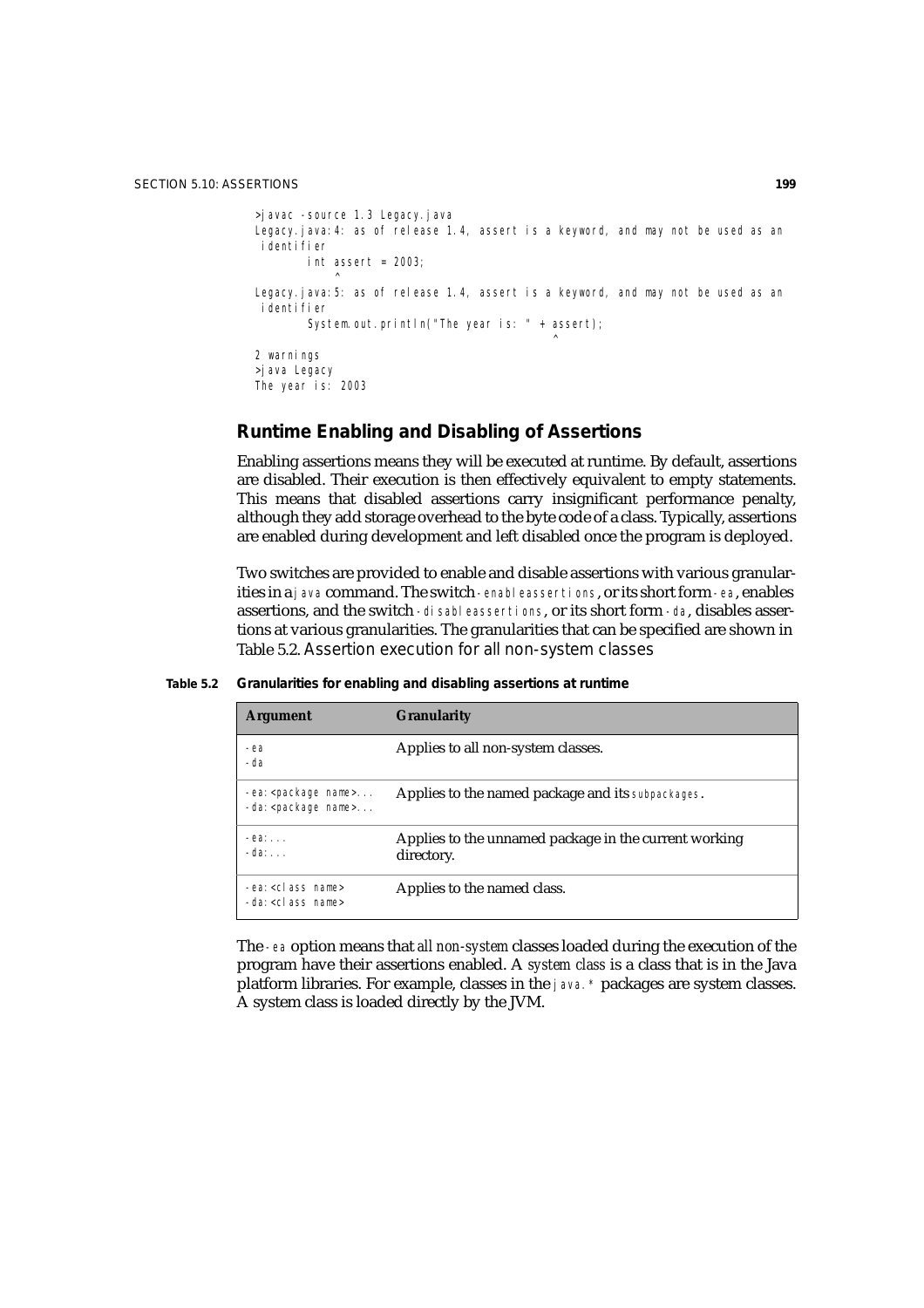Note that class files not compiled with a J2SE 1.4-compatible compiler are not affected, whether assertions are enabled or disabled. Also, once a class has been loaded and initialized at runtime, its assertion status cannot be changed.

Assuming that the file Speed. java has been compiled with the -source 1.4 option, all assertions in non-system classes required for execution (of which Speed class is one) can be enabled, and the program run as follows:

```
>java -ea Speed
java. I ang. Asserti onError
      at Speed.calcSpeed(Speed.java:14)
      at Speed.main(Speed.java:6)
Exception in thread "main"
```
Since the distance is negative in line (1a), the assertion in line (2) fails in Example 5.15. An AssertionError is thrown, which is propagated, being finally caught by the default exception handler and resulting in the stack trace being printed on the terminal.

All assertions (in all non-system classes) can be disabled during the execution of the Speed class:

```
>java -da Speed
Speed (km/h): -4.0
```
In this case, this is effectively equivalent to running the program with neither the -ea nor the -da options:

>java Speed Speed (km/h): -4.0

If we comment out line (1a) and uncomment line (1b) in Example 5.15, and run the program with the options enabled, we get the following behavior from the program:

```
>java -ea Speed
java.lang.AssertionError: Time is not a positive value: -3.0
     at Speed.calcSpeed(Speed.java: 15)
     at Speed.main(Speed.java:7)
Exception in thread "main"
```
We see that the value of the *<message expression>* in the augmented assertion in line (3) is written on the terminal, together with the stack trace, because this assertion failed. The augmented form is recommended, as it allows a detailed error message to be included in reporting the assertion failure.

#### *Assertion execution at the package level*

Assume that we have a program called Trickster in the unnamed package, that uses the package hierarchy for the wizard package shown in Figure 4.3 on p. 137.

The following command-line will only enable assertions for all classes in the package wizard.pandorasBox and its subpackage wizard.pandorasBox.artifacts. The assertions in the class Trickster are not enabled :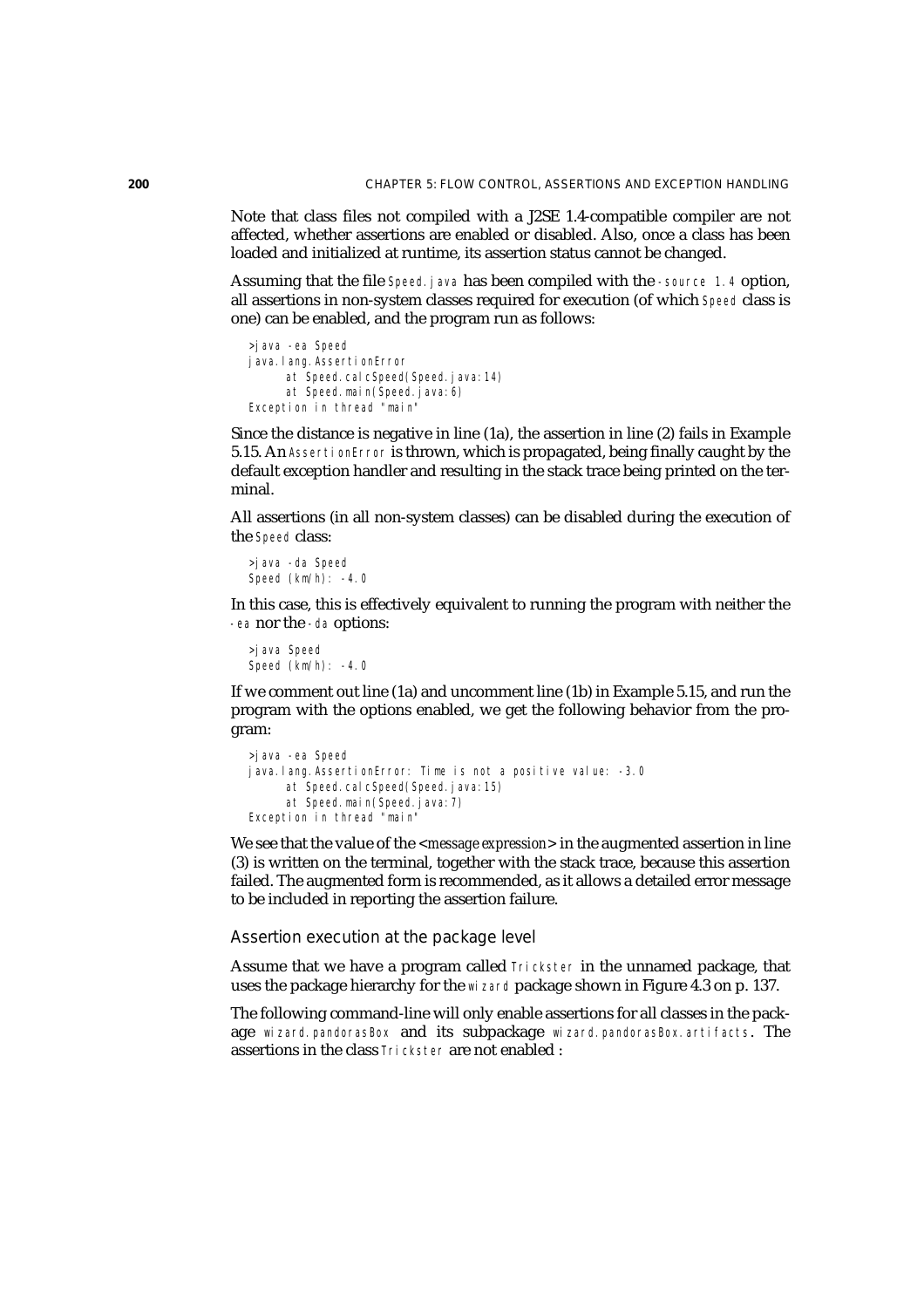>i ava -ea: wi zard. pandorasBox... Trickster

Without the ... notation, the package name will be interpreted as a class name (see below). Non-existent package names specified in the command-line are silently accepted, but simply have no consequences under execution.

The following command-line will only enable assertions in the unnamed package, and thereby the assertions in the class Trickster, since this class resides in the unnamed package:

>java -ea:... Trickster

Note that the package switch applies to the package specified and all its subpackages, recursively.

#### *Assertion execution at the class level*

The following command-line will only enable assertions in the Trickster class:

>java -ea:Trickster Tricksters

The following command-line will only enable assertions in the named class wizard.pandorasBox.artifacts.Ailment and no other class:

>java -ea: wizard.pandorasBox.artifacts.Ailment Trickster

A java command can contain multiple instances of the switches, each specifying its own granularity. The switches are then processed in order of their specification from left to right, before any classes are loaded. The latter switches take priority over former switches. This allows a fine-grained control of what assertions are enabled at runtime. The following command-line will enable assertions for all classes in the package wizard.pandorasBox and its subpackage wizard.pandorasBox.artifacts, but disable them in the class wizard. pandorasBox. artifacts. Ailment:

>java -ea:wizard.pandorasBox... -da:wizard.pandorasBox.artifacts.Ailment Trickster

The following switches all enable assertions in the class wi zard. spells. Baldness:

| >i ava -ea                               | Tri ckster |
|------------------------------------------|------------|
| $>$ j ava -ea: wi zard                   | Tri ckster |
| $>$ j ava -ea: wi zard. spells           | Tri ckster |
| >j ava -ea: wi zard. spel I s. Bal dness | Tri ckster |

It is worth noting that inheritance (Section 6.1, p. 240) has no affect on the execution of assertions. Assertions are enabled or disabled on per-class basis. Whether assertions in the superclass will be executed through code inherited by the subclass, depends entirely on the superclass. In the following command-line, assertions from the superclass wizard.pandorasBox.artifacts.Ailment will not be executed, although assertions for the subclass wizard. spells. Baldness are enabled:

>j ava -ea -da: wizard.pandorasBox.artifacts. Ailment Trickster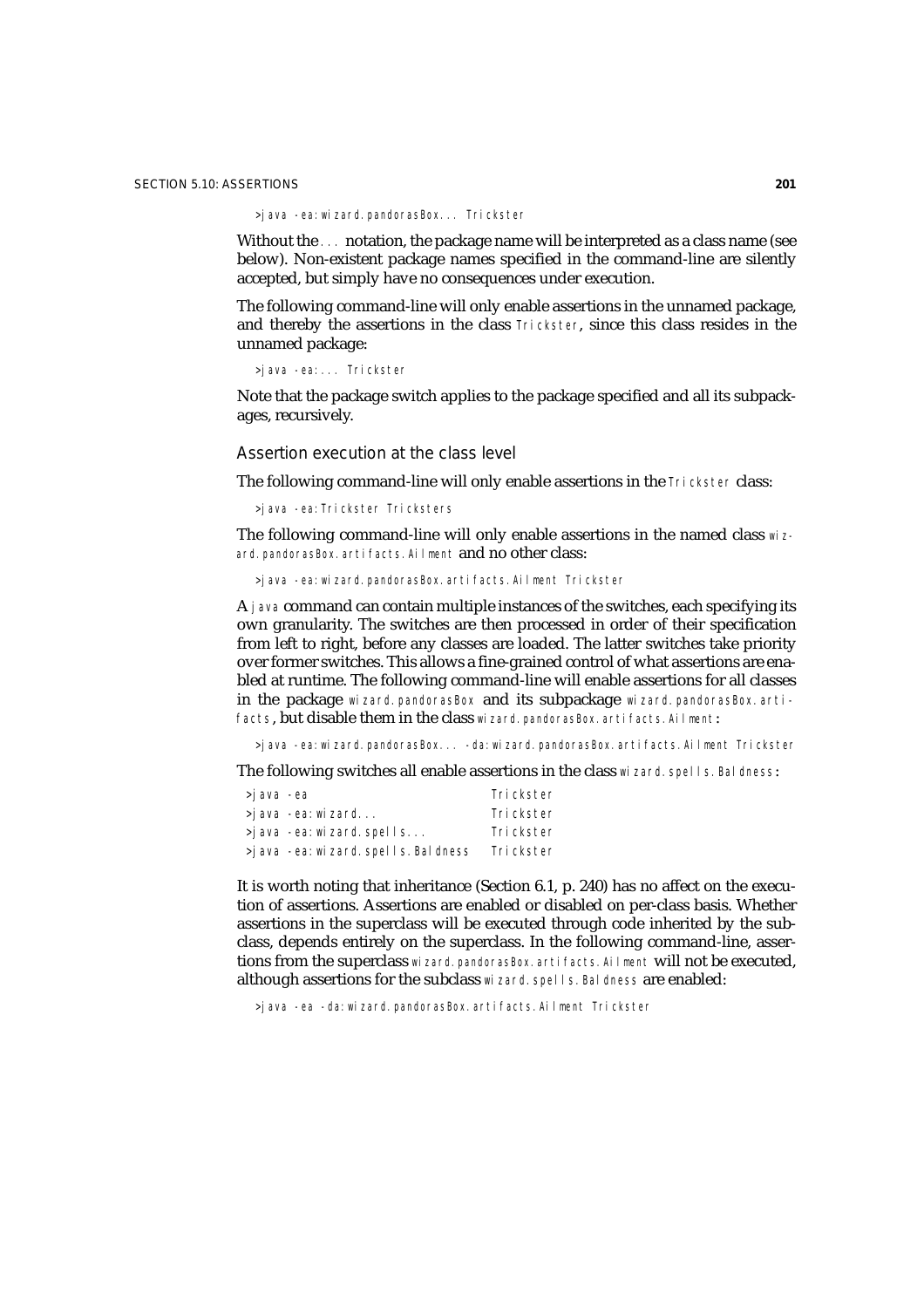#### *Assertion execution for all system classes*

In order to enable or disable assertions in *all system classes*, we can use the switches shown in Table 5.3. Enabling assertions in system classes can be useful to shed light on internal errors reported by the JVM. In the following command-line, the first switch will enable assertions for all system classes. The second switch will enable assertions in the package wizard and its subpackages wizard.pandorasBox, wizard. pandorasBox. arti facts and wizard. spells, but the third switch will disable them in the package wizard.pandorasBox.artifacts:

>java -esa -ea:wizard... -da:wizard.pandorasBox.artifacts... Trickster

**Table 5.3** *Options for enabling and disabling assertions in all system classes at runtime*

| Option                   | <b>Short form</b> | <b>Description</b>                        |
|--------------------------|-------------------|-------------------------------------------|
| -enablesystemassertions  | -esa              | Enable assertions in all system classes.  |
| -disablesystemassertions | -dsa              | Disable assertions in all system classes. |

## **Using Assertions**

Assertions should have no side effects which can produce adverse behavior in the code once they are disabled. The assertion facility is a defensive mechanism, meaning that it should only be used to test the code, and should not be employed after the code is delivered. The program should exhibit the same behavior whether assertions are enabled or disabled. The program should not rely on any computations done within an assertion statement. With assertions enabled, the following statement would be executed:

assert reactor.controlCoreTemperature();

but if assertions were disabled, it could have dire consequences.

Assertions should also not be used to validate information supplied by a client. A typical example is argument checking in public methods. Argument checking is part of such a method's contract, which could be violated if the assertions were disabled. Another drawback is that assertion failures can only provide limited information, in the form of an AssertionError, about the cause of any failure. Appropriate argument checking can provide more suitable information about erroneous arguments, in the form of specific exceptions such as III eqal ArgumentException, IndexOutOfBoundsException or NullPointerException.

The rest of this section illustrates useful idioms that employ assertions.

#### *Internal Invariants*

Very often assumptions about the program are documented as comments in the code. The following code makes the assumption, in line (1), that variable status must be negative for the else clause to be executed: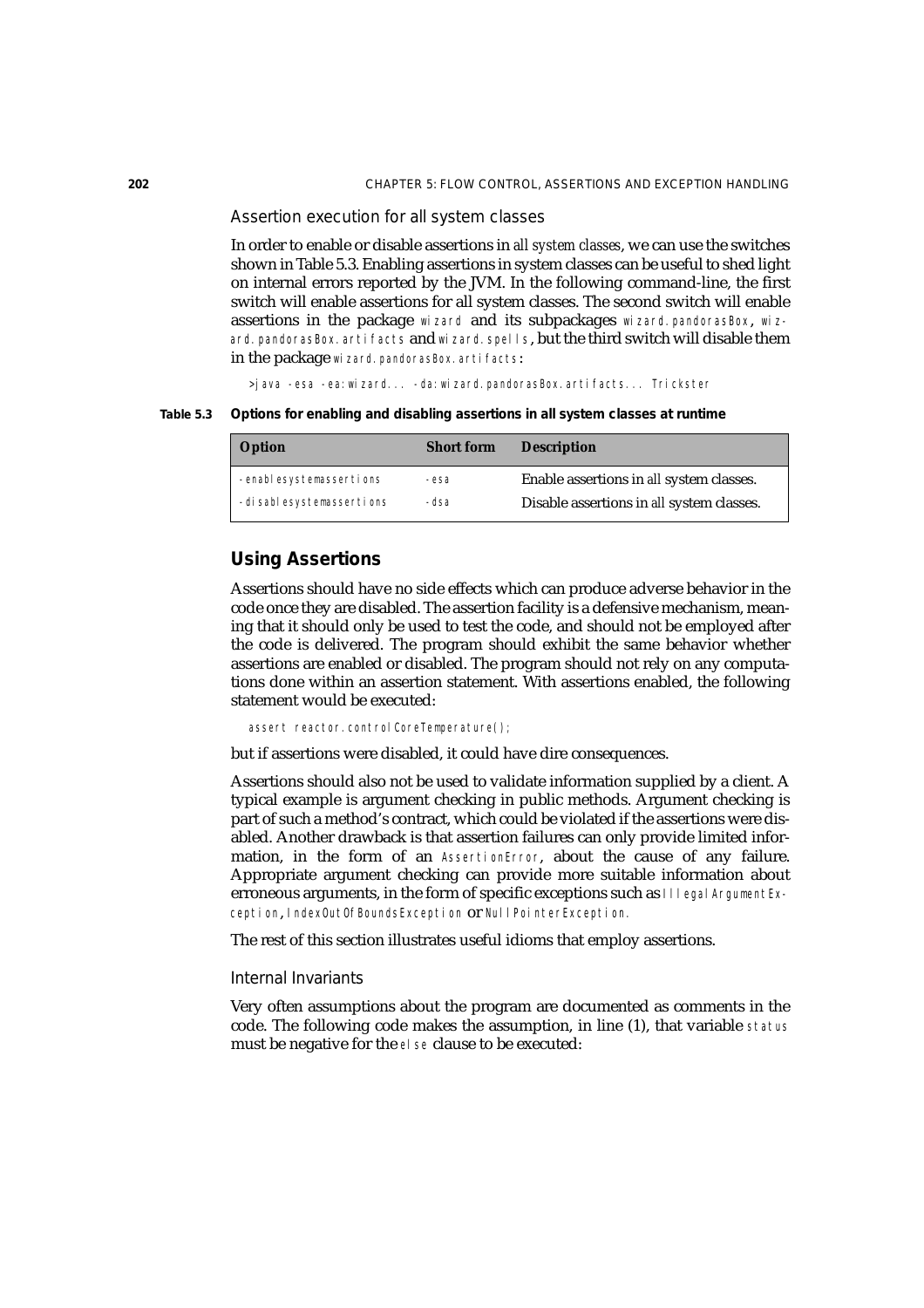```
int status = ref1.compareTo(ref2);
if (status == 0) {
 ...
\} else if (status > 0) {
     ...
} else { // (1) status must be negative.
    ...
}
```
This assumption is an *internal invariant* and can be verified using an assertion, as shown in line (2) below:

```
int status = ref1.compareTo(ref2);
if (status == 0) {
 ...
} else if (status > 0) {
} else { 
   assert status < 0 : status; // (2)
     ...
}
```
Often an alternative action is chosen, based on a value which is guaranteed to be one of a small set of predefined values. A switch statement with no default clause is a typical example. The value of the switch expression is guaranteed to be one of the case labels, and the default case is omitted, as the following code shows:

```
switch (trinityMember) {
     case Housefather:
 ...
         break;
    case THE_SON:
         ...
         break;
    case THE_HOLY_GHOST:
 ...
         break;
}
```
A default clause that executes an assertion can be used to formulate this invariant:

```
defaul t:
     assert false : trinityMember;
```
If assertions are enabled, an AssertionError will signal the failure in case the trinity no longer holds.

However, the above idiom causes a compile time error in a non-void method if all case labels return a value and no return statement follows the switch statement:

```
 switch (trinityMember) {
     case THE_FATHER:
         return psalm101;
     case THE_SON:
        return psalm102;
    case THE HOLY GHOST:
```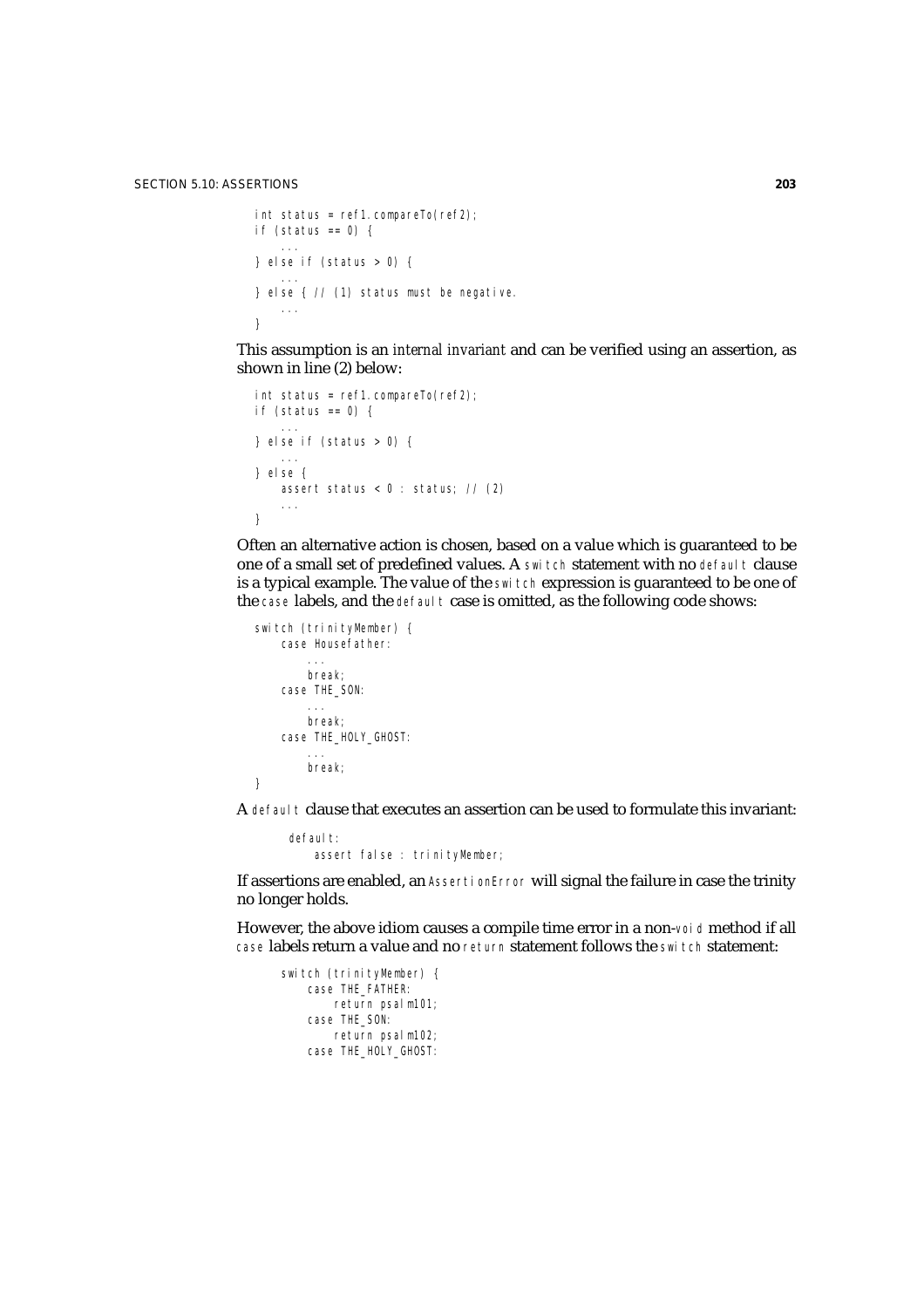```
 return psalm103;
    default:
        assert false: trinityMember;
 }
return psalm100; \frac{1}{2} (3) Compile time error if commented out.
```
Without line (3) and with assertions disabled, the method could return without a value, violating the fact that it is a non-void method. Explicitly throwing an AssertionError rather than using an assert statement in the default clause, would be a better option in this case:

```
defaul t:
     throw new AssertionError(trinityMember);
```
## *Control Flow Invariants*

Control flow invariants can be used to test assumptions about the flow of control in the program. The following idiom can be employed to explicitly test that certain locations in the code will never be reached:

assert false : "This line should never be reached.";

If program control does reach this statement, assertion failure will detect it.

In the following code, the assumption is that execution never reaches the end of the method declaration indicated by line (1):

```
private void securityMonitor() {
     \frac{1}{2}...
     while (alwaysOnDuty) {
          // ...
          if (needMaintenance)
               return;
         \frac{1}{2}...
      }
      // (1) This line should never be reached.
 }
```
The assertion above can be inserted after the comment at line (1) to check the assumption.

Care should be taken in using this idiom, as the compiler can flag the assert statement at this location as being unreachable. For example, if the compiler can deduce that the while condition will always be true, it will flag the assert statement as being unreachable.

### *Preconditions and Postconditions*

The assertion facility can be used to practise a limited form of *programming-by-contract*. For example, the assertion facility can be used to check that methods comply with their contract.

*Preconditions* define assumptions for the proper execution of a method when it is invoked. As discussed earlier, preconditions on public methods should not be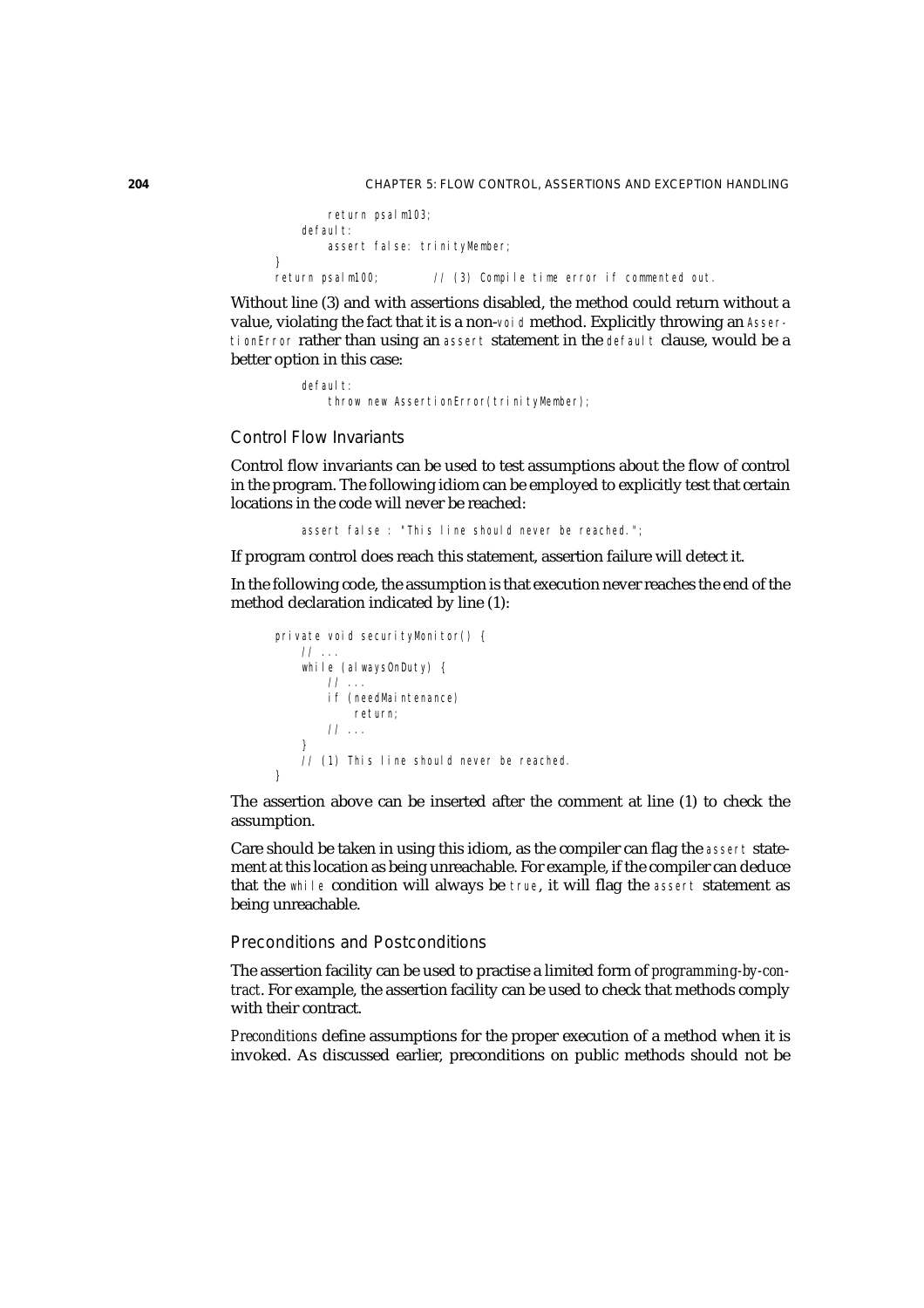checked using assertions. For non-public methods, preconditions can be checked at the start of method execution:

```
 private void adjustReactorThroughput(int increment) {
    // Precondition:
     assert isValid(increment) : "Throughput increment invalid."; 
     // Proceed with the adjustment.
     // ...
 }
```
Section 9.4 (p. 349) provides an example of a *lock-status* precondition in a non-synchronized method, where an assertion is used to check whether the current thread holds a lock on a certain object.

*Postconditions* define assumptions about the successful completion of a method. Postconditions in any method can be checked by assertions executed just before returning from the method. For example, if the method adjustReactorThroughPut() guarantees that the reactor core is in a stable state after its completion, we can check this postcondition using an assertion:

```
 private void adjustReactorThroughput(int increment) {
    // Precondition:
     assert isValid(increment) : "Throughput increment invalid.";
     // Proceed with the adjustment.
    \frac{1}{2}// Postcondition -- the last action performed before returning.
     assert isCoreStable() : "Reactor core not stable.";
 }
```
Section 7.4 (p. 306) provides an example using a *local class* where data can be saved before doing a computation, so that it can later be used to check a postcondition.

## *Other uses*

If minimizing the size of the class file is crucial, then the conditional compilation idiom should be used to insert assertions in the source code:

```
static final boolean compileAsserts = false;
 ...
    if (compileAsserts)
      assert whatEverYouWant; // Not compiled if compileAsserts is false.
 ...
```
It is possible to enforce that a class be loaded and initialized only if its assertions are enabled. The idiom for this purpose uses a *static initializer* (Section 8.2, p. 326):

```
static { // Static initializer
    boolean assertsAreEnabled = false; // (1)
   assert assertsAreEnabled = true; \frac{1}{2} utilizing side effect
    if (!assertsAreEnabled) // (3)
         throw new AssertionError("Enable assertions!");
 }
```
Line (1) sets the local variable assertsAreEnabled to false. If assertions are enabled, line (2) is executed. The assignment operator sets the variable assertsAreEnabled to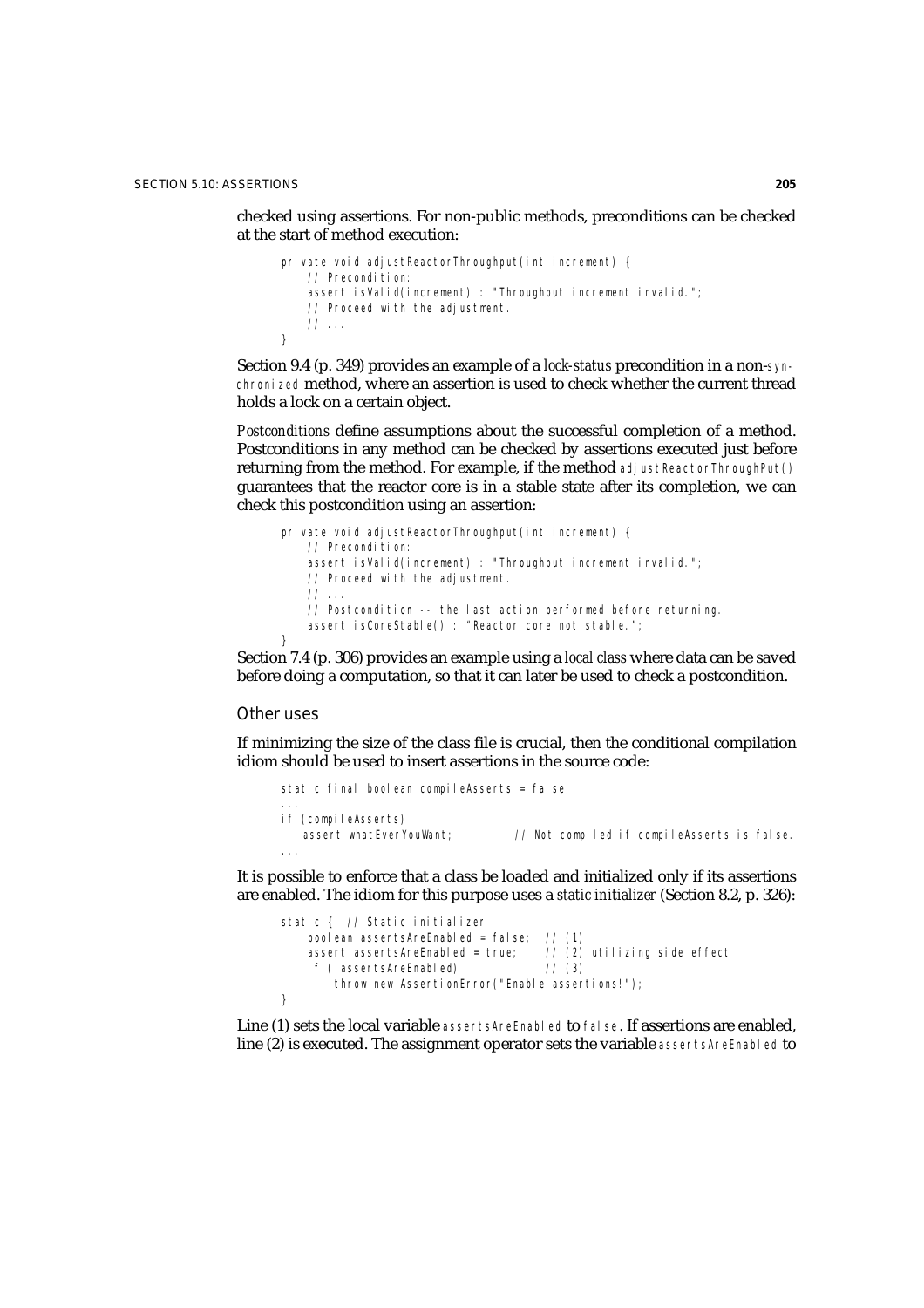true as a side effect of evaluating the boolean expression which has the value true. The assertion in line (2) is of course true. No exception is thrown by the if statement in line (3). However, if assertions are disabled, line (2) is never executed. As the variable assertsAreEnabled is false, the if statement in line (3) throws an exception. The static initializer is placed first in the class declaration, so that it is executed first during class initialization.



## Review questions

**5.24** Assuming assertions are enabled, which of these assertion statements will throw an error?

#### Select the two correct answers.

- (a) assert true : true;
- (b) assert true : false;
- (c) assert false : true;
- (d) assert false : false;

#### **5.25** Which of the following are valid runtime options?

#### Select the two correct answers.

- (a) -ae
- (b) -enableassertions
- (c) -source 1.4
- $(d)$  -disablesystemassertions
- (e) -dea

#### **5.26** What is the class name of the exception thrown by an assertion statement?

#### Select the one correct answer.

- (a) Depends on the assertion statement.
- (b) FailedAssertion
- (c) AssertionException
- (d) RuntimeException (e) AssertionError
- (f) Error
- 

#### **5.27** What can cause an assertion statement to be ignored?

Select the one correct answer.

- (a) Nothing.
- (b) Using appropriate compiler options.
- (c) Using appropriate runtime options.
- (d) Using both appropriate compiler and runtime options.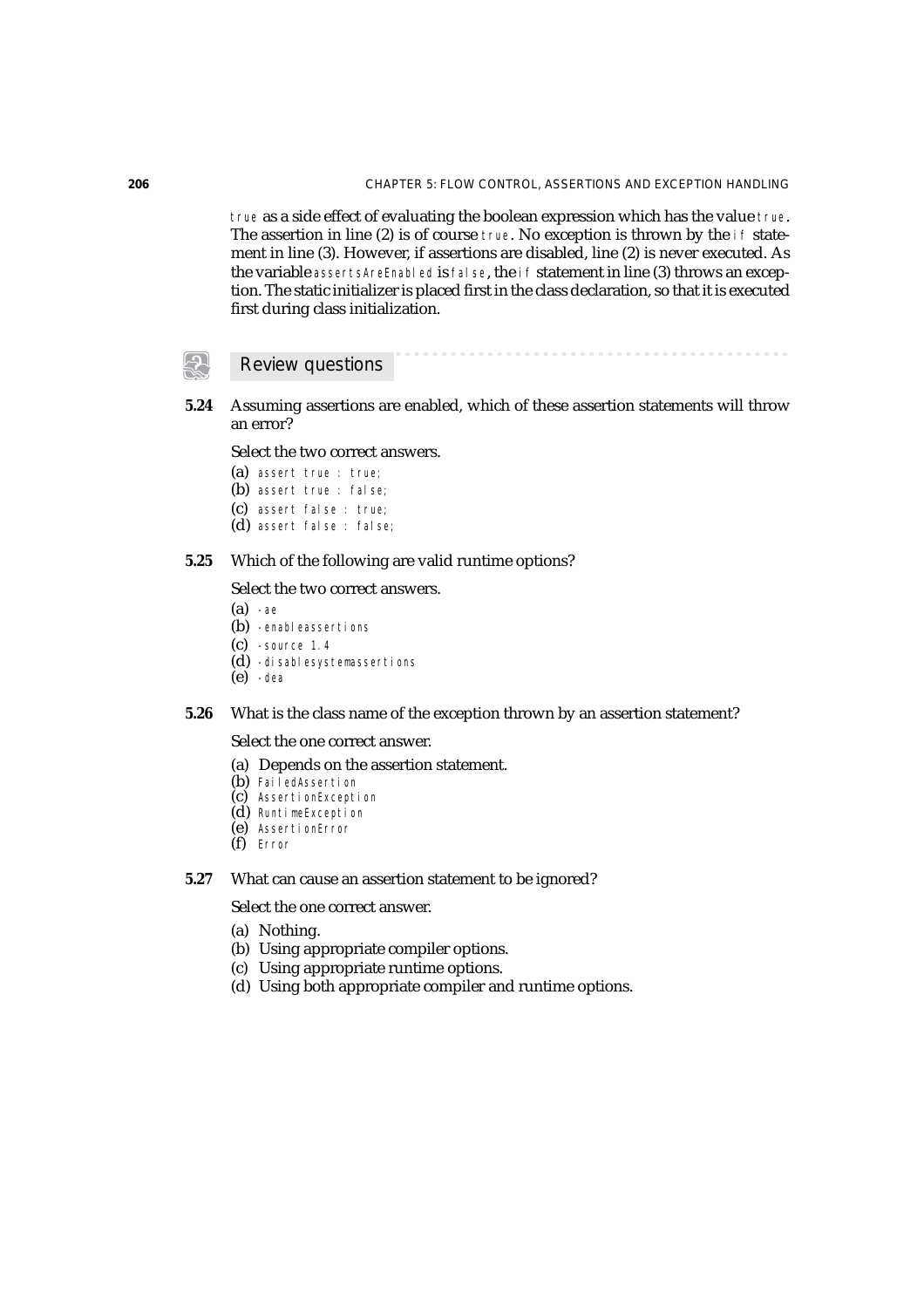**5.28** Given the following method, which of these statements will throw an exception, assuming assertions are enabled?

```
static int inv(int value) {
     assert value > -50 : value < 100;
    return 100/value;
}
```
Select the two correct answers.

- (a) inv(-50);
- (b) inv(0);
- (c) inv(50);
- (d) inv(100);
- (e) inv(150);
- **5.29** Which runtime options would cause assertions to be enabled for the class org. example.ttp.Bottle?

Select the two correct answers.

- $(a)$  -ea
- (b) -ea:Bottle
- (c) -ea:org.example
- (d) -ea:org...
- (e) -enableexceptions:org.example.ttp.Bottle
- $(f)$  -ea: org. example. ttp
- **5.30** What will be the result of compiling and running the following code with assertions enabled?

```
public class TernaryAssertion {
     public static void assertBounds(int low, int high, int value) {
       assert ( value > low ? value < high : fal se)
             : (value < high ? "too low" : "too high" );
     }
     public static void main(String[] args) {
         assertBounds(100, 200, 150);
     }
}
```
Select the one correct answer.

- (a) The compilation fails, because the method name assertBounds cannot begin with the keyword assert.
- (b) The compilation fails because the assert statement is invalid.
- (c) The compilation succeeds and the program runs without errors.
- (d) The compilation succeeds and an AssertionError with the error message "too low" is thrown.
- (e) The compilation succeeds and an AssertionError with the error message "too high" is thrown.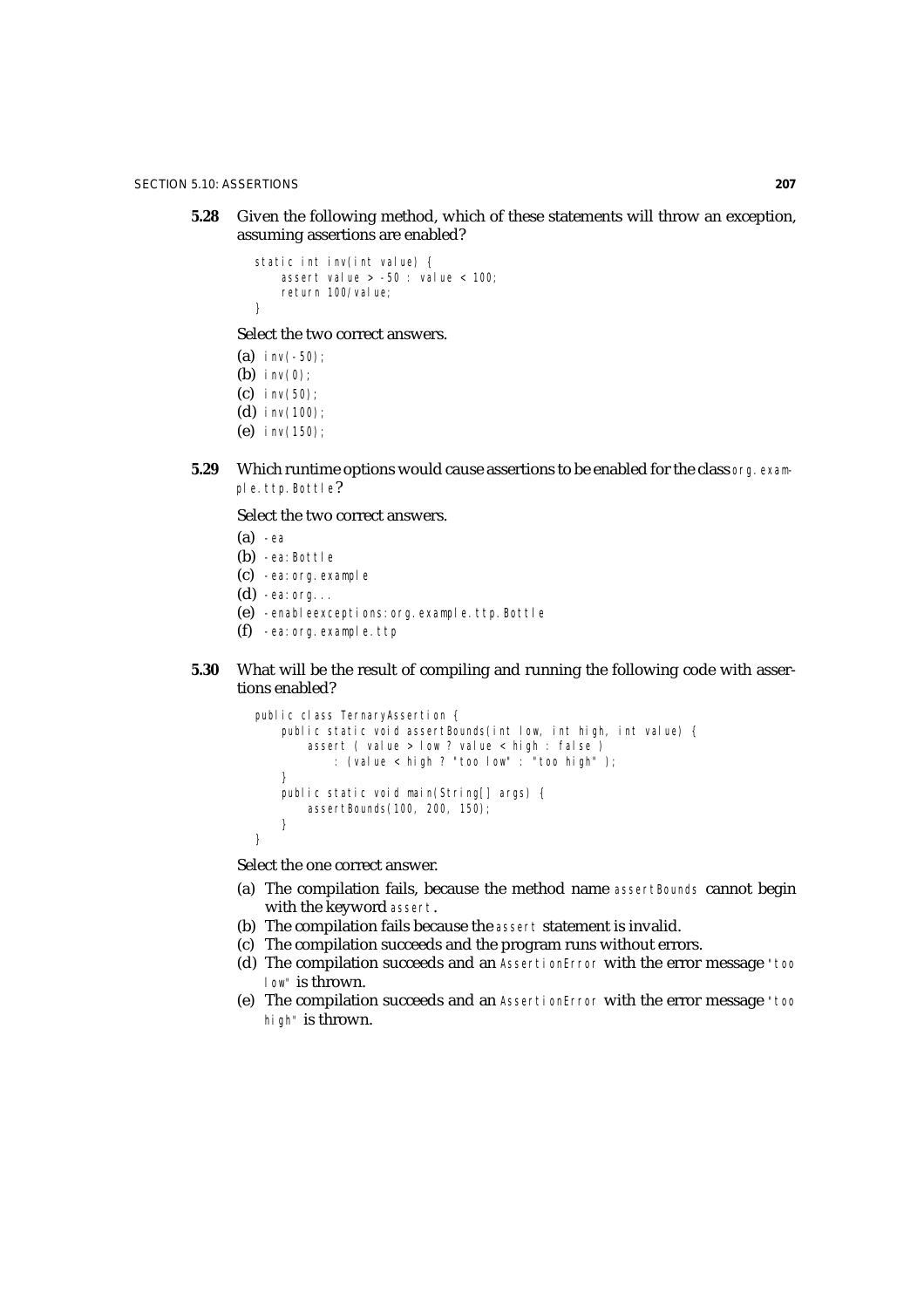#### **5.31** Which of the following statements about the AssertionError class are true?

- Select the two correct answers.
- (a) It is a checked exception.
- (b) It has a method named toString().
- (c) It has a method named getErrorMessage().
- (d) It can be caught by a try-catch construct.

#### **5.32** Which of these classes is the direct superclass of AssertionError?

Select the one correct answer.

- (a) Object
- (b) Throwable
- (c) Exception
- (d) Error
- (e) RuntimeError

#### **5.33** Given the following command, which classes would have assertions enabled?

java -ea -da:com... net.example.LaunchTranslator

## Select the two correct answers.

- (a) com.example.Translator
- (b) java.lang.String
- (c) dot.com.Boom
- (d) net. example. LaunchTranslator
- (e) java.lang.AssertionError

## **Annotated Answers to Review Questions**

*5.24 (c) and (d)*

Statements (c) and (d) will throw an error because the first expression is false. Statement (c) will report true as the error message, while (d) will report fal se as the error message.

- *5.25 (b) and (d)*
- *5.26 (e)*

The class of exceptions thrown by assertion statements is always AssertionError.

*5.27 (c)*

Assertions can be enabled or disabled at runtime, but the assert statements are always compiled into bytecode.